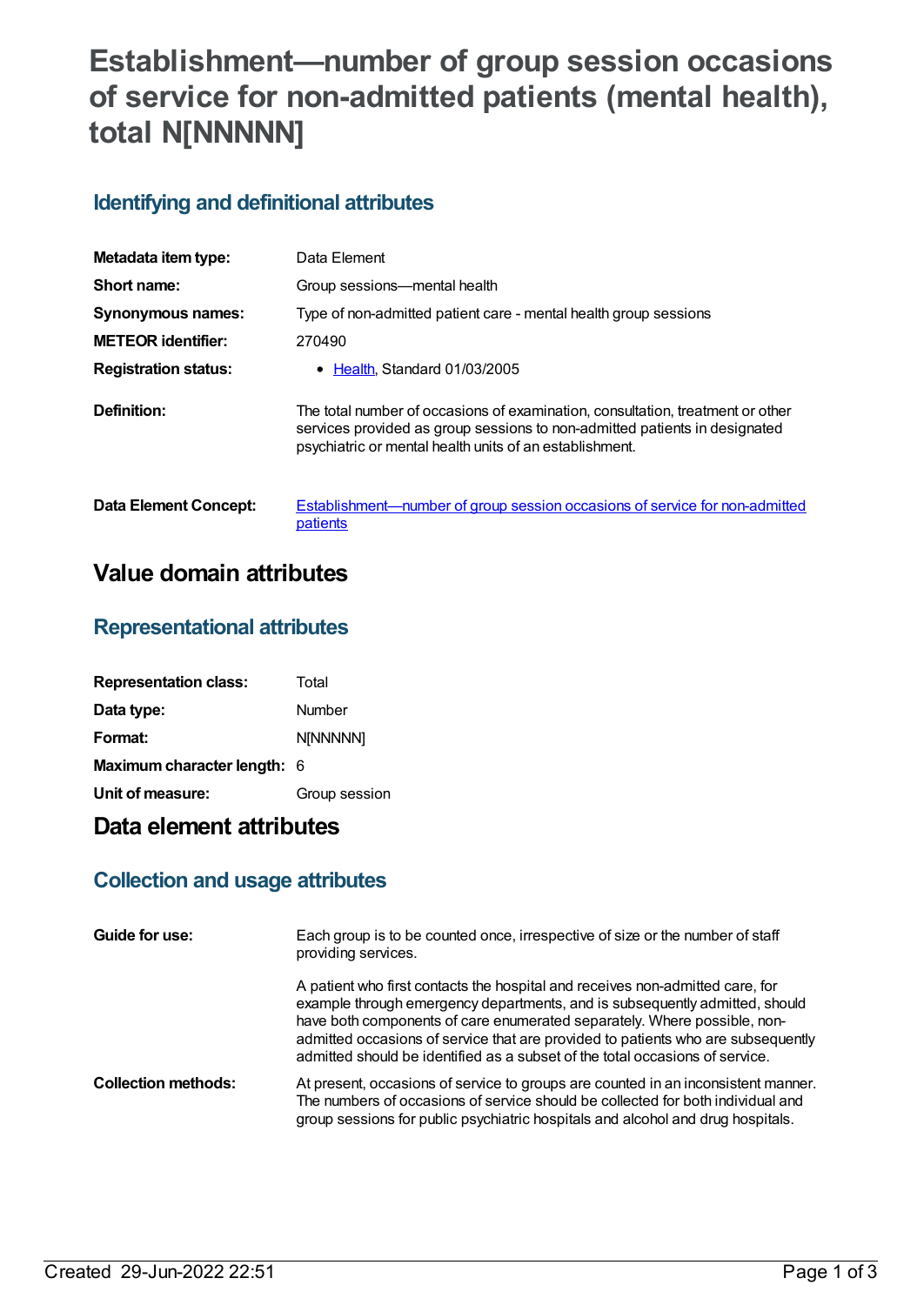**Comments:** This metadata item is derived from metadata items that are not currently specified in METeOR, but which are recorded in various ways by hospitals/outpatient departments. Examples include identifiers of individual consultations/visits, and diagnostic tests.

> This metadata item identifies types of services provided to non-admitted patients in different institutional ways in different systems. It is not a summary casemix classification.

> The list of Type of non-admitted patient care categories was to be developed using typical functional units or cost centres within existing institutions. These would include designated wards or departments and specialised clinics. Although the current statistical/financial returns submitted to the various health authorities by their hospitals do not provide a minimum subset, an effort has been made to define the categories in respect to those areas commonly collected. Many functional units provide services to both admitted patients and non-admitted patients, for example pathology. Only occasions of service for non-admitted patients should be included in this section.

#### **Source and reference attributes**

**Submitting organisation:** National minimum data set working parties

## **Relational attributes**

| <b>Related metadata</b><br>references:                      | Supersedes <b>E</b> Type of non-admitted patient care, version 1, Derived DE, NHDD,<br>NHIMG, Superseded 01/03/2005.pdf (26.0 KB) No registration status |
|-------------------------------------------------------------|----------------------------------------------------------------------------------------------------------------------------------------------------------|
|                                                             | Supersedes EGroup sessions, version 1, Derived DE, NHDD, NHIMG,<br>Superseded 01/03/2005.pdf (14.1 KB) No registration status                            |
| <b>Implementation in Data Set</b><br><b>Specifications:</b> | Public hospital establishments NMDSHealth, Superseded 21/03/2006                                                                                         |
|                                                             | Implementation start date: 01/07/2005                                                                                                                    |
|                                                             | Implementation end date: 30/06/2006                                                                                                                      |
|                                                             |                                                                                                                                                          |
|                                                             | Public hospital establishments NMDSHealth, Superseded 23/10/2006                                                                                         |
|                                                             | Implementation start date: 01/07/2006                                                                                                                    |
|                                                             | Implementation end date: 30/06/2007                                                                                                                      |
|                                                             |                                                                                                                                                          |
|                                                             | Public hospital establishments NMDS 2007-08Health, Superseded 05/02/2008                                                                                 |
|                                                             | Implementation start date: 01/07/2007                                                                                                                    |
|                                                             | Implementation end date: 30/06/2008                                                                                                                      |
|                                                             |                                                                                                                                                          |
|                                                             | Public hospital establishments NMDS 2008-09Health, Superseded 03/12/2008                                                                                 |
|                                                             | Implementation start date: 01/07/2008                                                                                                                    |
|                                                             | Implementation end date: 30/06/2009                                                                                                                      |
|                                                             |                                                                                                                                                          |